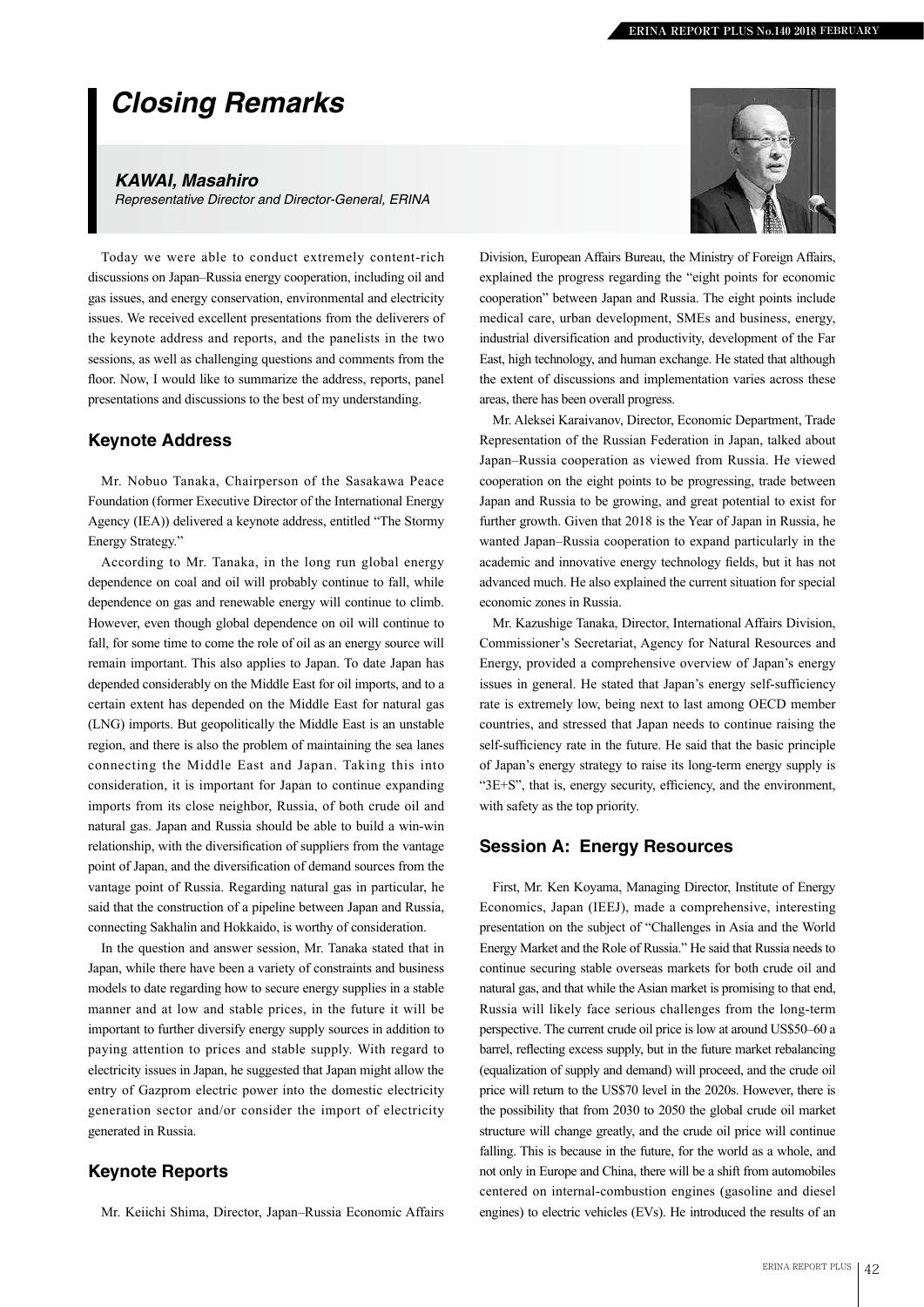IEEJ analysis in which, assuming that globally 30% of new vehicles sold in 2030 will be zero-emission vehicles, and 100% in 2050, global oil demand will reach its peak in around 2030 and subsequently fall, and along with that the crude oil price will also fall. He said that this poses a serious challenge for oil-producing countries like Russia, which will have to strive for the diversification and improvement of the economic structure away from dependence on crude oil. In the question and answer session, regarding the results of the IEEJ analysis, he added an explanation that the demand for electricity is likely to increase just with EVs increasing, but the forecast for crude oil demand will vary depending on the composition of the primary energy sources of electricity to that end (for example, whether renewable energy or oil-fired power plants).

Next, Mr. Alexey Gromov, Director of the Energy Department, Institute for Energy and Finance, Russia, delivered a report on the subject of "Global Oil Market Trends and Russia's Energy Strategy" from Russia's vantage point. Referring to the "Energy Strategy of Russia for the Period up to 2035", he presented several concrete figures, in addition to mentioning the continued construction of the gas complex together with the production and transportation infrastructure in East Siberia and the Far East. He cited some numerical targets to be reached by 2035, that is, Russia will: increase energy exports by more than 20%; increase the share of energy exports to Asia-Pacific countries to 30–40%; increase crude oil exports by 3–25%, and exports to Asia-Pacific countries in particular by 1.7 to 2.3 times; and increase natural gas exports to Asia-Pacific countries by 5 to 9 times. Looking at the current situation, he said that Russia's exports of crude oil and petroleum products to Japan have been rising, and the eastward shift of energy export destinations has been progressing. He explained that in Russia there are large gas reserves in East Siberia and the Far East, and they are gearing up to supply it in large quantities to the Asia-Pacific region, including China, using the gas pipelines between Sakhalin, Khabarovsk, and Vladivostok now under construction, and the "Power of Siberia", the Russian Federation's largest gas transmission system pipeline. Japan–Russia cooperation is taking place in Sakhalin I, Sakhalin II, and the development of oil in Irkutsk and of LNG plants in Yamal in East Siberia, and cooperation in the establishment of a joint Japan– Russia investment fund has been progressing. For Japan, Russia will be a stable supply source for crude oil and natural gas, and there is great significance in Japan and Russia jointly advancing collaborative development of natural energy resources in the Far East and Siberian regions. Japan–Russia cooperation is a win-win matter, and such cooperation will go on advancing in the future.

Mr. Yoshinori Terasaki, Deputy General Manager, Fuels Department, Thermal & Nuclear Power Division, Tohoku Electric Power Co., Inc., outlined Tohoku Electric Power's fuel procurement, on the subject of the "Current Situation of Tohoku EPCO's Fuel Procurement," and explained future projects for cooperation with Russia. Tohoku Electric Power Co. (Tohoku EPCO) possesses two nuclear power stations (Higashidori in Aomori Prefecture and Onakawa in Miyagi Prefecture), thermal power stations, geothermal power stations, and hydroelectric power stations. Regarding its power source composition, there has been a substitution of nuclear by LNG thermal generation since 2011. Moreover, Tohoku EPCO possesses two LNG terminals (a Japan Sea coast LNG terminal in

Seiro Town in Niigata Prefecture, and a Sendai LNG terminal), and it has been purchasing gas for these terminals from Russia (such as from Sakhalin II), which is close geographically. He said that in procurement, Tohoku EPCO has so far emphasized the three factors of stability, economic efficiency, and resilience, and will continue to secure supply from Russia in the future while adhering to these three factors.

Mr. Daisuke Harada, Project Director, Japan Oil, Gas and Metals National Corporation (JOGMEC) provided a report on the subject of "Japan–Russia Cooperation in Oil and Gas Upstream in Eastern Russia: The Current Status and Prospects Thereof." Acknowledging that the energy strategy of Russia is based on its eastward shift, he emphasized its favorable significance for Japan's energy security. According to him, currently Japan's crude oil imports from Russia exceed 6% of total imports and gas imports are some 9% of the total, and both have leapt up in the last decade. This is because of the eastward shift (the commencement of exports of LNG from Sakhalin II and the coming into operation of ESPO) in 2009. He said that as the transportation costs of Russian crude oil are high and in Asia Russian crude oil is competing with crude oil produced in the Middle East, the Russian government has been providing tax incentives to oil firms. In this sense, he viewed the crude oil supply from Russia to contribute greatly to Japan, which has required diversification of the supply sources from which it procures crude oil. Regarding natural gas, since the commencement of LNG exports from Sakhalin II in 2009, Russia has been supplying Japan with relatively cheap LNG. He said that with the LNG supply from US shale gas increasing, there will be an excess supply of natural gas in the future, and the gas-producing nations will be exposed to fierce price competition. Amongst them, Russia in 2014 agreed a long-term supply contract with China for natural gas from East Siberia via the "Power of Siberia" pipeline. His analysis showed that Sino–Russian gas cooperation, rather than creating the zero-sum game of competition for resources between Japan and China, will further advance the development of East Siberia in Russia using the opportunity provided by the "Power of Siberia", and has great potential to contribute to the expansion of Russia's gas supply capacity.

Mr. Kazumasa Miyazawa, General Manager, Russia and Australia Gas Business Division, Energy Business Unit II, Mitsui & Co., talked about "Japan–Russia Cooperation in the Development of Russian Natural Resources." He explained the case examples of Mitsui  $\&$  Co.'s initiatives in the light of the potential of Russia's energy business and the development of Japan–Russia relations. When President Putin visited Japan in December 2016, 80 or so Japan–Russia cooperation documents were exchanged, and Mitsui & Co. concluded seven Memoranda of Understanding with Russia, of which two were related to energy cooperation. According to him, for Japan, Russia is important as an energy supplier, and Sakhalin is one of the most attractive regions for resources, having huge oil and natural gas reserves, lying at a close distance of 1,000 km from Japan, and being a mere 2–3-day voyage by sea for LNG transportation. He explained Sakhalin II is a project for oil and gas development offshore of Sakhalin, has had a total cost of US\$20 billion, and is Russia's first offshore resource development and first LNG development project, and currently projects for expanding Sakhalin II are in the planning stage, and commencement of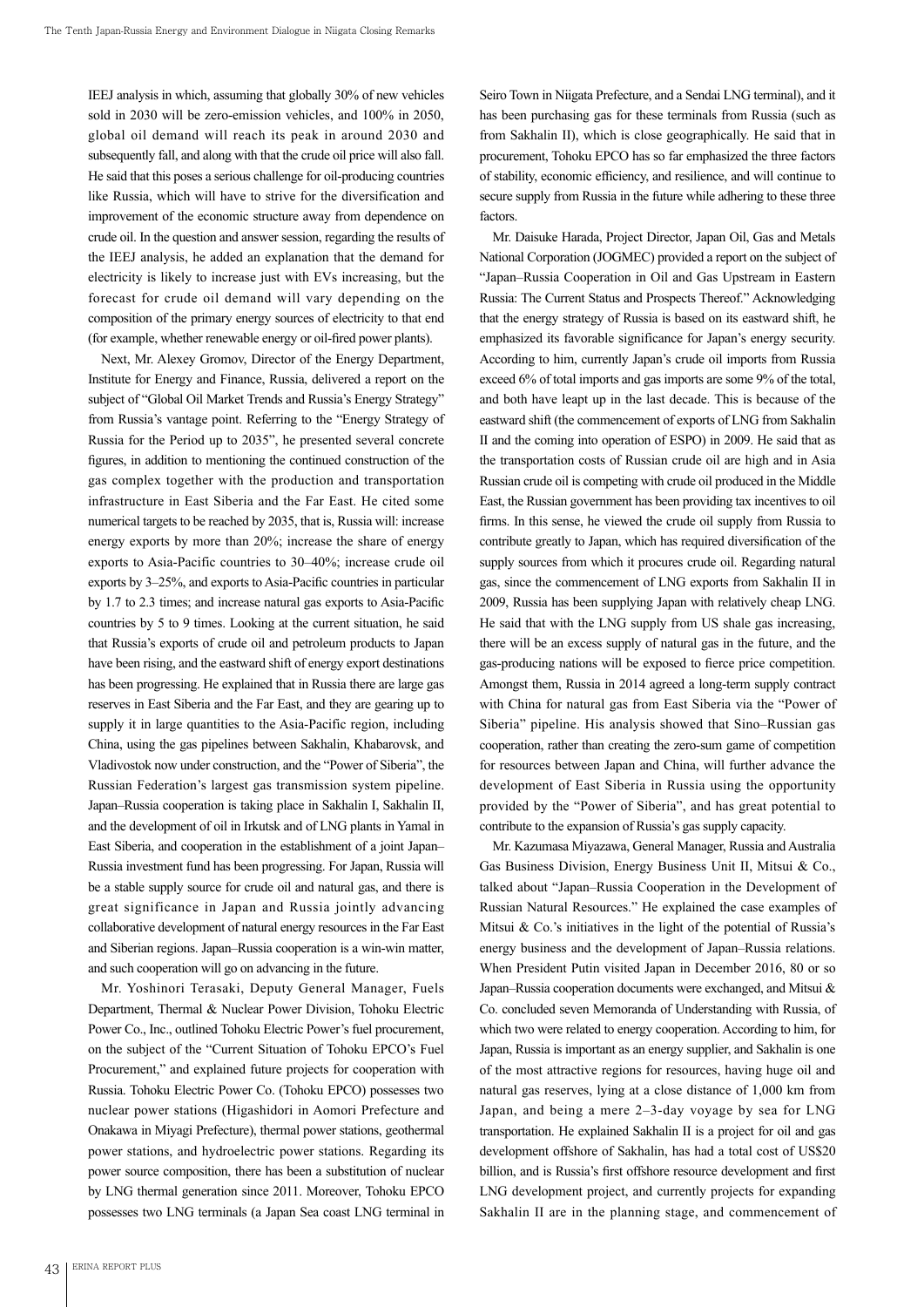production is planned between the middle of 2023 and the middle of 2024. Mr. Miyazawa also explained the initiatives for the utilization of LNG shipping fuel in Vladivostok and for a gas master plan with the government of Sakhalin Oblast.

Mr. Satoshi Sakai, Senior Advisor, Europe/Russia Oil & Gas Business Department, Mitsubishi Corporation, evaluated the "Energy Strategy of Russia for the Period up to 2035" on the subject of "Oil and Gas Exports by Russia to the Asia-Pacific Region." He said that in the draft strategy a forecast is shown of exports of crude oil and gas expanding to 2035, and the bulk of the increase in exports is assumed to be to Asian countries, starting with China. Regarding crude oil, differing from the assumption of Managing Director Ken Koyama as to when global and particularly Asian demand will peak in the future, Mr. Sakai said it will be from the 2030s on. Regarding gas, he stated that Russia's energy strategy assumptions may not be unrealistic because of consistently rising global and Asian demand. However, he expressed a fundamental doubt as to whether Russia could increase its supply capacity for crude oil and gas production. Regarding crude oil, as Russia's domestic transportation costs are high and currently the export price is being held low with government assistance, he questioned whether such assistance will be maintained for a long time and said the reduction of transportation costs will be a must. Regarding gas, he pointed out as challenges for Russia the fact that currently there is excess supply globally and price competition will continue for some time, and the fact that the form of transactions is shifting from long-term to short-term and spot transactions. For the latter, in the planning of LNG production which has no guaranteed purchase based on long-term contracts, he doubted how much capital Russian gas firms can invest. He said that Russia, with the emergence of US shale gas as a competitor, is facing significant challenges.

Mr. Hiroshi Ishikawa, Director and Plant Manager, and Mr. Atsushi Takada, Deputy General Manager, Customer Service Department, both of Tokyo Boeki Engineering, Ltd., talked about the loading arm system for LNG, and in particular about its safeguard system. The loading arm is connected to an LNG or oil tanker and carries out cargo handling, thus playing an essential role in the transport of LNG and oil. They explained that when, during cargo handling, the loading arm exceeds the range of movement of the arm via the unexpected movement of a vessel, or an emergency situation arises such as a fire, earthquake or tsunami, it automatically disconnects from the vessel without any leakage of liquid or gas from within the arm.

## **Session B: Energy Conservation, the Environment, and Electricity Generation**

Mr. Magomed-Salam Umakhanov, Head of Innovation Development Department, Russian Energy Agency, explained the potential for the development of the renewable energy sector in line with the "Energy Strategy of Russia for the Period up to 2035" and the prospect of the expansion of Japan–Russia cooperation. He said Russia boasts abundant hydrocarbon energy reserves, and at the same time is making efforts to reduce  $CO<sup>2</sup>$  emissions via the development of renewable energies such as solar and wind power electricity generation. However, to that end, he emphasized that

cooperation with overseas partners, particularly Japan with its high technological level, is vital. As an example of Japan–Russia cooperation, he raised the largest wind electricity generation plant in the Russian Far East, which was installed in Ust-Kamchatsk in Kamchatka Krai with the support of the New Energy and Industrial Technology Development Organization (NEDO) in autumn 2015. He pointed out that to the present time, seven agreements have already been signed in the renewable energy sector between Japan and Russia, and noteworthy among those is the agreement on the establishment of the Japan–Russia joint energy bridge linking Sakhalin and Hokkaido.

Mr. Nobuaki Aoyama, Chairman, Planning and Operation Committee, Japanese Business Alliance for Smart Energy Worldwide (JASE-W), talked about Japan–Russia energyconservation cooperation. He explained that JASE-W's plan is to continue to realize, in private–public partnerships, energyconservation projects including industry, plants and facilities, buildings, and infrastructure, and to strengthen cooperation with the Russian Energy Agency (REA) to which Mr. Umakhanov belongs, for specific projects. In the question and answer session, he pointed out that Russia is interested in smart energy and smart grids and is eager to work with Japan because of its high technology, including cogeneration systems at the core of smart grids and highly efficient clean-coal technology.

Mr. Alexei Kolodeznikov, First Deputy Prime Minister, Sakha Republic, discussed the challenges for electricity generation systems in the Sakha Republic and expected fruitful Japan–Russia cooperation on electricity generation and energy conservation. He said that in the Sakha Republic, a pipeline reaching the Pacific Ocean from East Siberia is being built, the "Power of Siberia" gas pipeline to China is under construction, and oil and gas are being extracted and supplied to Asia. He explained that at the same time, concerning the electricity supply within the republic, costs are high because local electricity sources from multiple small-scale diesel generation are the main ones, and the challenge is to introduce renewable energy and reduce the cost of electricity. From that perspective he expressed the view that cooperation with Japan is extremely important, and currently, in accordance with the Japan–Russia economic cooperation plan being promoted by Prime Minister Abe and President Putin, discussions are taking place on the introduction of wind power electricity generation facilities and gas electricity generators. He added that as it is a frigid region, there is strong interest in the reduction of heat production costs by raising energy conservation and in particular thermal efficiency, and the republic would like to continue cooperating with Japanese firms on this point.

Mr. Shinji Yamamura, Executive Officer, Nikken Sekkei Research Institute, introduced the construction of an energy-saving smart city in the City of Krasnoyarsk, as an example of Japan–Russia cooperation. He showed that it is possible to realize energy conservation, low carbonization, and smartization by combining Japan's energy-conservation technologies and systems and Russia's good equipment products. Furthermore, considering the likes of Shinjuku and Shibuya in Tokyo which have become urban constructs with low energy consumption by achieving high efficiency in travel distance centered on public-transportation stations, he said he and his team are proposing urban planning in Voronezh, capital of Voronezh